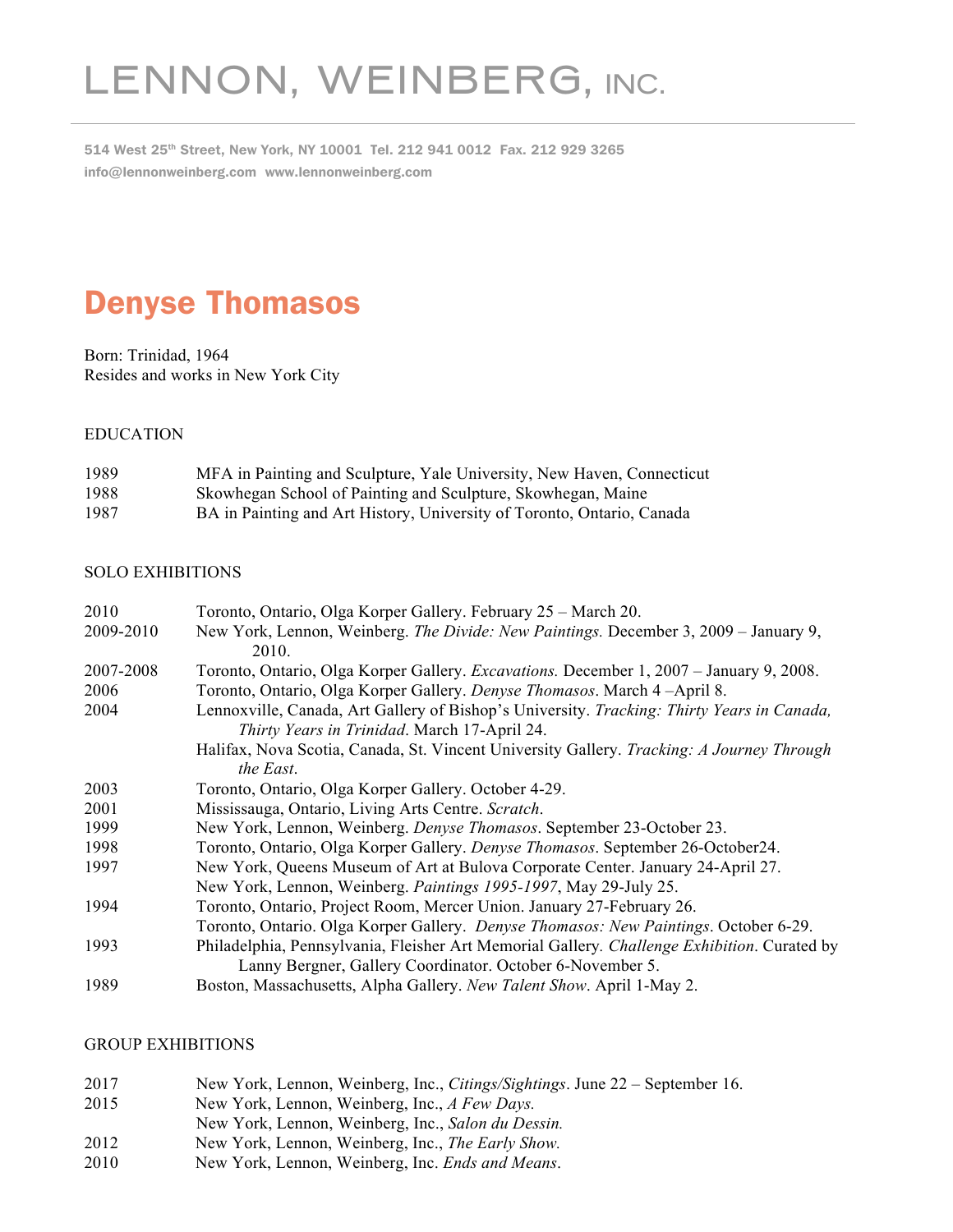| 2009         | New York, Lennon, Weinberg, Inc., Before Again.                                                                                                                                                                                                                         |
|--------------|-------------------------------------------------------------------------------------------------------------------------------------------------------------------------------------------------------------------------------------------------------------------------|
| 2008         | New York, Lennon, Weinberg, Inc., Flow Chart.<br>Toronto, Ontario, Toronto International Art Fair, October $2 - 6$ .<br>Toronto, Ontario, Art Gallery of Ontario, Transformation: AGO- Frank Ghery's Reconceived                                                        |
| 2006         | And Resigned Art Gallery of Ontario. Curated by David Moos, November 13.<br>Brooklyn, New York, The Rotunda Gallery. Bird Watching, Curated by Patrick Grenier.<br>September 13-October 21.                                                                             |
| 2005         | Toronto, Ontario, Art Gallery of Ontario. Swing Space: Wallworks / Sol LeWitt, C.A. Swintak,<br>Lawrence Weiner, Raymond Pettibon and Denyse Thomasos.                                                                                                                  |
|              | New York, Lennon, Weinberg. Group Exhibition: Gallery Artists. June 24 -August 12.                                                                                                                                                                                      |
| 2004         | New York, Lennon, Weinberg. Group Show. January.                                                                                                                                                                                                                        |
| 2003         | Toronto, Ontario, Olga Korper Gallery. Works on Paper.<br>North York, Ontario, Museum of Contemporary Canadian Art. Painters 15. February 6-<br>April 13.                                                                                                               |
| 2002         | Zurich, Switzerland, Global Art Source. Works on Paper. December 12-February 7, 2003.<br>Vienna, Austria, Christine König Galerie. Quiet as it's Kept. Curated by David Hammons.<br>May 16-August 3.                                                                    |
|              | New York, Lennon, Weinberg. New Year New York New Work January 19- February 16.<br>Shanghai, China. Painters 15, Canadian Painting Exhibition.                                                                                                                          |
| 2001         | Zurich, Switzerland, Global Art Source. Exhibition 1. May.<br>New York, Lennon, Weinberg. Drawing Rooms: Carl Palazzolo, Denyse Thomasos, Robin Hill<br>January 16-February 10.                                                                                         |
| 2000-2001    | Baltimore, Maryland, The Contemporary Museum. Snapshot: an exhibition of 1,000 artists.<br>November 2, 2000-January 14, 2001.                                                                                                                                           |
| 1999-2000    | New York, Pratt Manhattan Gallery and Brooklyn, Pratt Institute, Rubelle and Norman<br>Schafler Gallery. Women and Geometric Abstraction. Curated by Kit White.<br>September 18, 1999-January 7, 2000.                                                                  |
| 1999         | New York, Hunter College, Times Square Gallery. Immediacies of the Hand - Recent<br>Abstract Painting in New York. Curated by Carter Ratcliff and Kim Sobel. February<br>25 - April 17. (catalogue).                                                                    |
|              | Kingston, Rhode Island, Fine Arts Center Galleries, University of Rhode Island. Unlocking the<br>Grid: concerning the grid in recent painting. January 22 - February 28. (brochure).                                                                                    |
| 1998         | New York, Lennon, Weinberg. Paintings. January 9-31.<br>New York, Lennon, Weinberg. UTZ: A Collected Exhibition. Curated by Stephanie Theodore.<br>February 6 - March 7.                                                                                                |
| 1997         | Purchase, New York, Neuberger Museum. Basically Black and White. Curated by Judith<br>Collishan. September 21, 1997-January 18, 1998.                                                                                                                                   |
|              | Ontario, Canada, Art Gallery of North York. New York - North York: Canadian Artists in the<br>Big Apple. November 6, 1997-January 4, 1998.                                                                                                                              |
|              | Brooklyn, New York, Unfinished. Really. Curated by Donald Odita. November 2-December 7.<br>Newark, New Jersey. The Newark Museum. New Jersey Arts Annual; Choosing New Jersey.<br>Curated by Joseph Jacobs and Berta M. Sichel. September 3-November 2.<br>(catalogue). |
|              | Staten Island, New York. Newhouse Center for Contemporary Art, Snug Harbor Cultural<br>Center. After the Fall: Aspects of Abstract Painting since 1970. Curated by Lilly Wei.<br>March 30-September 7.                                                                  |
| 1996         | New York, The Banyan Tree- Project Room. Deliberate Hand, Four Paintings. September 5 -<br>October 26.                                                                                                                                                                  |
|              | New York, Lennon, Weinberg. Summer Exhibition: Mitchell, Jaffe, Westerlund Roosen,<br>Morales, Jaudon, Korman, Hill, Workman, Thomasos. June 11-August 1.                                                                                                               |
| 1994         | Ottawa Art Gallery, Ottawa, Ontario. Practice Ground. January 3-March 18.                                                                                                                                                                                               |
|              | Toronto, Ontario, MUD. Collective Exhibition. Curated by Anda Kubis. (catalogue)                                                                                                                                                                                        |
| 1993         | Philadelphia, Pennsylvania, Vox Populi. <i>Invitational Group</i> . March 3-April 1.                                                                                                                                                                                    |
| 1992<br>1989 | Toronto, Ontario, A Space. Group Exhibition. May 3-June 4.<br>Yale Art Gallery, New Haven, Connecticut. MFA Thesis Exhibition. June 12-July 4.                                                                                                                          |
|              |                                                                                                                                                                                                                                                                         |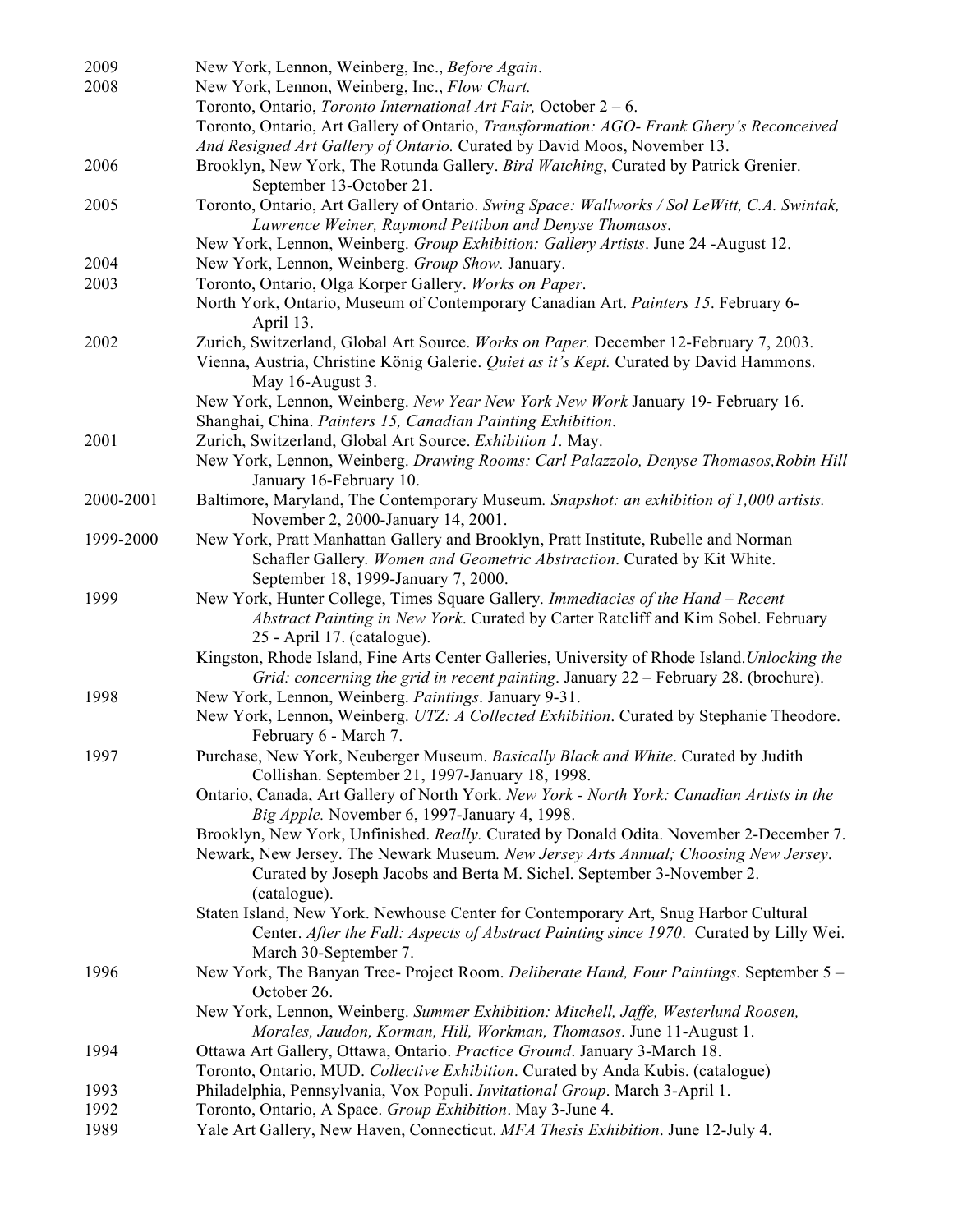#### BIBLIOGRAPHY

Fisher, Cora. "Denyse Thomasos: The Divide: New Paintings," *Brooklyn Rail*, February 2010.

- Armstrong, John. "Denyse Thomasos: Mud; Toronto, Ottawa Contemporary Gallery and Olga Korper Gallery," *Contemporary Art Quarterly*, Spring 1995, p. 95.
- Cotter, Holland. "Darts and Fusillades From the Sewing Basket," *The New York Times*, June 28, 1996. —————. "Immediacies of the Hand - Recent Abstract Painting in New York," *New York Times*, April 9, 1999.
- Dault, Michael Gary, "Architectural Visions- Denyse Thomasos's Indian travels and enthusiasm for structure inform her latest works," *The Globe and Mail*, Dec 15, 2007. p. R16
- Dault, Michael Gary, "In the Presence of Something Massive," March 11, 2006, p. R16
- Ghaznavi, Corinna. "Denyse Thomasos," Modern Living, *Canadian Art*, vol. 15, no. 4, Winter 1998, p. 72, ill.
- Goddard, Peter. "Critic's Choice," *The Star*, December 20, 2007.
- Goodman, Jonathan. "Denyse Thomasos at Lennon, Weinberg," *Art in America*, February 1988.
- *Imediacies of the Hand - Recent Abstract Painting in New York*. Catalogue, Times Square Gallery, Hunter College. Essays by Carter Ratcliff and Kim Sobel.
- Hume, Christopher. "Star of Stripes," *The Toronto Star*, October 13, 1994.
- Jacques, Geoffrey, "Quiet as it's Kept," exhibition catalogue essay for : *Quiet as it's Kept*, Christine König Galerie, Vienna, Austria, 2002.
- Johnson, Ken. "Art in Review: Denyse Thomasos," *The New York Times*, October 8, 1999.

Korenblat, Joshua. "Finding Home on a Gallery Wall," *ARTiculations*, October 11, 2007,

- http://articulations.smithsonianmag.com/
- Levin, Kim. "Voice Choices," *Village Voice*, June 11-17, 1997.
- Maclear, Kyo. *Canadian Art*, Winter 2001, p. 76.
- McKay, Gillian. "Denyse Thomasos at Olga Korper Gallery," *The Globe & Mail*, October 3, 1998, p. C9.
- Moody, Tom. "Denyse Thomasos," *Artforum*, November 1997, pp. 117-118.
- Moos, David, "Wallworks: Contemporary Artists and Place," Art Gallery of Ontario, Catalog, 2007
- Morales, Tina. "Art Along the Lines of Emotions," *Queens Life*, February 23, 1997.
- Morgan, Robert C. "Women and Geometric Abstraction." *Review*, December 1999.
- Nahas, Dominique. "Denyse Thomasos," *Review*, June 15, 1997, p. 4.
- Newhall, Edith. "Talent, Denyse Thomasos," *New York*, July, 7, 1997.
	- —————. "Recollect," *Parallelogramme*, vol. 19, no. 4, 1994, p. 82, ill.
- NourbeSe Philip, M., Franklin Sirmans and Gaëtane Verna. Epistrophe: Wall Paintings by Denyse Thomasos. Canada: Foreman Art Gallery of Bishop's University / Mount Saint Vincent University Art Gallery, 2006.
- Olga Korper Gallery," *Contemporary Art Quarterly*, Spring 1995, p. 95.
- Reid, Calvin. "How We Got To Now: 1990's in the Mix," *The International Review of African American Art*, v. 16, No. 4, 2000, p. 27, ill. p. 29.
- Ross, Matthew. "AGO Expands Contemporary Collection," *Art Matters*, Spring 2008 Vol 16 No 2, pg 6-7, color image p. 7.
- Schechter, Fran. "Exciting Excavations: Denyse Thomasos is Emerging as a Master Colourist," *NOW Magazine*, December 2007.
- Scoble, Ilka. "Urban Palette," *artnet.com Magazine,* September 1999.
- Thomson, Mary Dawn and Knowles, Gary, *Art with Heart Casey House Auction*, Catalog, October 2008.
- Weil, Rex. "Denyse Thomasos," *Artnews*, January 2000.
- Wheeler, Brad. "Et Cetera," *Globe and Mail,* September 02, 2005
- Worth, Alexi. "Denyse Thomasos," *The New Yorker*, October 11, 1999.
- Van Baren, Catherine, "Transforming the Community: Everybody's Business*," New Future*, Spring 2008. Color image.

#### CURATED EXHIBITIONS

1998 New York, Art in General, Gallery 6. *Crossing Lines*. Co-curated by Denyse Thomasos and Madeline Weinrib. November 1998-January 12, 1999.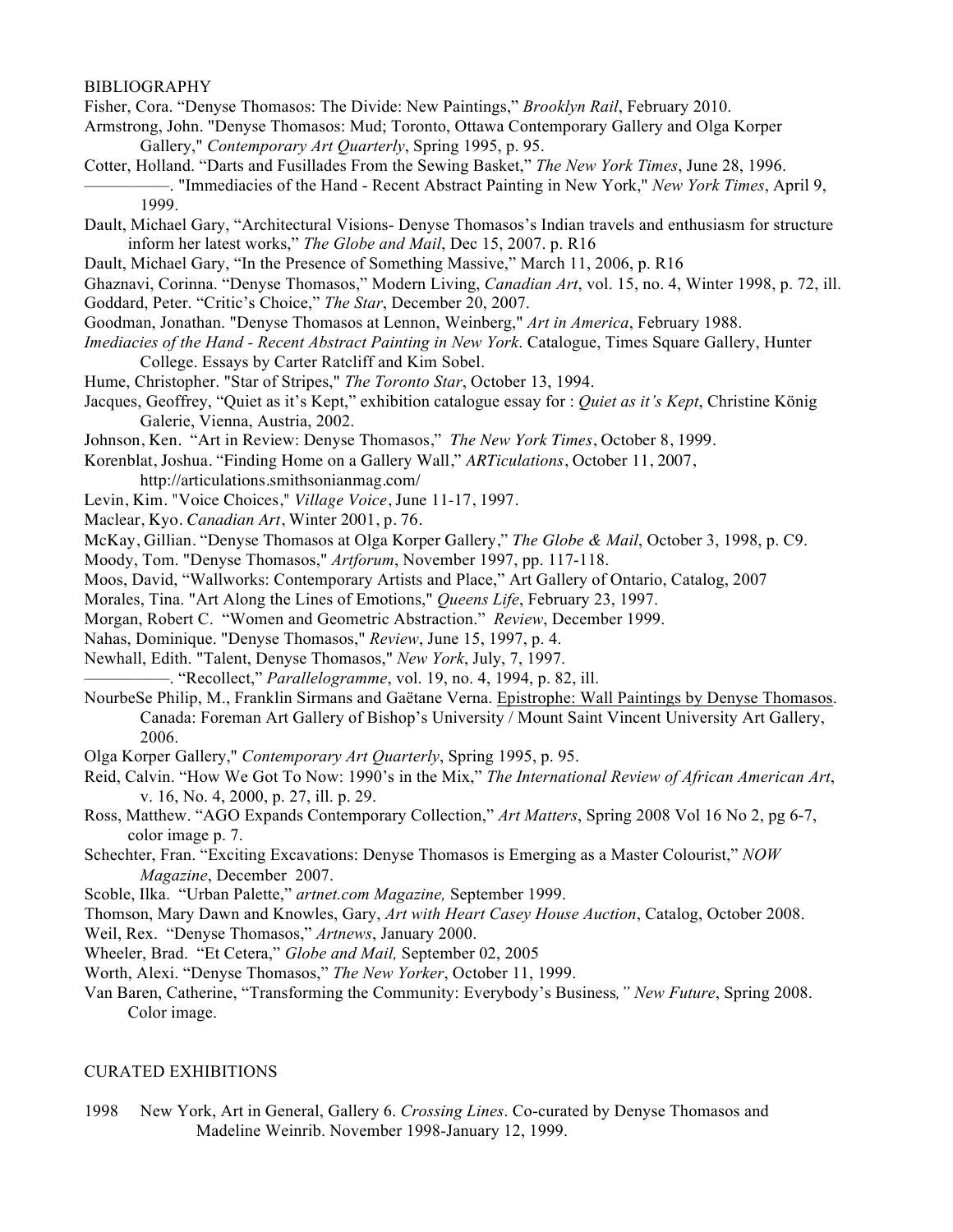# SELECTED COLLECTIONS

Art Gallery of Ontario, Toronto Canada Council Art Bank, Ottawa Claridge Collection, Montreal Gluskin Sheff & Associates, Toronto Hart House, University of Toronto, Toronto Laurentian University, Sudbury Lenczner Slaght Royce Smith Griffin, Toronto Macdonald Stewart Art Centre, Guelph Mask Management, Toronto McMillan, Binch, Toronto Mercantile Bank, Montreal National Gallery of Canada, Ottawa NUCAP Industries, Toronto Oakville Galleries, Oakville, Ontario Osler, Hoskin & Harcourt, Toronto Royal Bank of Canada, Toronto Scarborough College, Scarborough Sunlife, Toronto Toronto-Dominion Bank, Toronto Tory, Deslauriers & Binnington, Toronto

### HONORS AND AWARDS

| Canada Council Travel Grant, Ottawa, ON                                            |
|------------------------------------------------------------------------------------|
| New York Foundation for the Arts Award (NYFA), New York, NY                        |
| Genevieve McMillan/Reba Stewart Chair in Painting, MICA, Baltimore, MD             |
| Brooklyn College, Artist in Residence, Brooklyn, NY                                |
| Artist Residence, Yaddo, Saratoga Springs, NY                                      |
| Bellagio Foundation (Artist Residency), Bellagio Italy                             |
| Ucross Foundation (Artist Residency), Ucross, Wyoming                              |
| Yaddo (Artist Residency), Saratoga, New York                                       |
| Mac Dowell (Artist Residency), Peterborough, New Hampshire                         |
| Joan Mitchell Foundation Award, New York                                           |
| New York Foundation for the Arts                                                   |
| Canada Council, "B" Grant (Painting), Ottawa, ON                                   |
| Guggenheim Foundation Fellowship Award                                             |
| Studio Program, P.S.122, New York, Permanent Member                                |
| Studio Program, P.S.122, New York, Project Space                                   |
| Pew Fellowships in the Arts, Philadelphia, Pennsylvania                            |
| Marie Walsh Sharpe, Studio Space Program, New York, New York                       |
| American Academy in Rome, Pew Recipient, New York, New York                        |
| NEA, Mid-Atlantic Regional Grant (Painting), Baltimore, Maryland                   |
| Pennsylvania Council on the Arts, Philadelphia, Visual Arts Fellowship in Painting |
| Canada Council, "B" National Grant (Painting), Ottawa, Ontario                     |
| Canada Council, "Exploration Grant," Ottawa, Ontario                               |
|                                                                                    |

# TEACHING POSITIONS

| 1995-present | Rutgers University, Visual and Performing Arts, Newark, New Jersey, Assistant |
|--------------|-------------------------------------------------------------------------------|
|              | Professor of Painting                                                         |